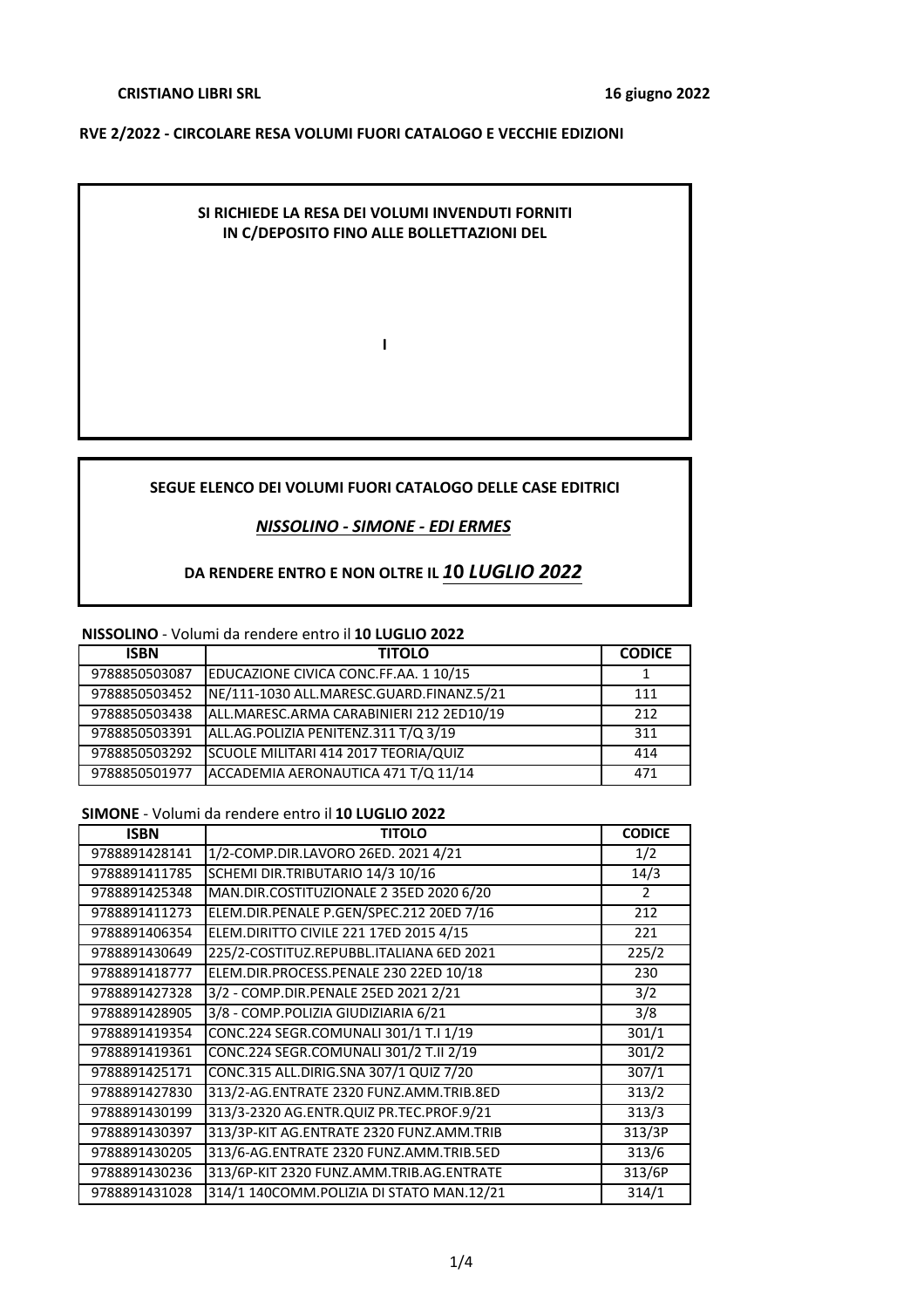| <b>ISBN</b>   | <b>TITOLO</b>                            | <b>CODICE</b>       |
|---------------|------------------------------------------|---------------------|
| 9788891424228 | CONC.ATS SARDEGNA 102 ASS.AMM.320/AS     | 320/AS              |
| 9788891428431 | 320TE-CONC.ASL4 TERAMO 48 COLL.AMM.PROF. | $\overline{320}$ TE |
| 9788891428448 | 323TE-CONC.ASL4 TERAMO 90 INFERMIERI4/21 | 323TE               |
| 9788891425898 | VICE ISPETTORE P.S. 325 2020 MAN.COMPL.  | 325                 |
| 9788891410542 | 320 VICE ISPETT.P.S.5000 QUIZ 325/A 5/16 | 325/A               |
| 9788891423160 | IMPIEGATO COMUNALE 327 20ED 1/20         | 327                 |
| 9788891424587 | ISTR.DIR.AREA TECN.E.L.327/4 16ED 5/20   | 327/4               |
| 9788891428233 | 328/1-CONC.ISTR.COLL.PROF.A.AMM.23ED4/21 | 328/1               |
| 9788891429452 | 328/1CG-COM.GENOVA 41 ISTR.SERV.AMM.6/21 | 328/1CG             |
| 9788891428219 | 328/1CP-60 ISTR.AMM.COM.PADOVA 4/21      | 328/1CP             |
| 9788891423962 | UFFIC.ANAGR.STATO CIVILE 328/4 2ED 3/20  | 328/4               |
| 9788891427656 | 328/CB1 - 35 ISTR.POL.LOC.COM.BARI 3/21  | 328/CB1             |
| 9788891427670 | 328/CB3 - 12 FUNZ.SPEC.CONT.COM.BARI3/21 | 328/CB3             |
| 9788891427557 | 328/RM - 36 ASS.AMM.CONT.REG.MARCHE 2/21 | 328/RM              |
| 9788891427564 | 328/RM1-CONC.REG.MARCHE 56 FUNZ.AMM.4/21 | 328/RM1             |
| 9788891423658 | CONC.84 ASS.AMM.REG.TOSCANA 328/RT1 MAN. | 328/RT1             |
| 9788891429872 | 328/RV-CONC.REG.VENETO 30 COLL.AMM. 8/21 | 328/RV              |
| 9788891427007 | CONC.VIGILE URBANO QUIZ 330/1 26ED 1/21  | 330/1               |
| 9788891423184 | CONC.2329 FUNZ.MIN.GIUST.336/3 PR.ORALE  | 336/3               |
| 9788891430564 | 336/4-2329 FUNZ.MIN.GIUST.T.II-PR.ORALE  | 336/4               |
| 9788891426963 | CONC.23 CONTAB.MIN.GIUSTIZIA 336/7 1/21  | 336/7               |
| 9788891426970 | CONC.45 ASSIST.INFORM.MIN.GIUST.336/9    | 336/9               |
| 9788891428912 | 338-CONC.VIGILI FUOCO 314 ISPETTORI 7/21 | 338                 |
| 9788891422729 | CONC.200 LAUREATI CARR.PREFET.339 11/19  | 339                 |
| 9788891421593 | CONC.CENTRI IMPIEGO AG.REG.LAVORO 341    | 341                 |
| 9788891426840 | 345/3D - CONC.5 ESP.B.ITALIA (PROF.D)    | 345/3D              |
| 9788891423870 | CONC.B.ITALIA 10 ASS.AMMIN.345/4 4/20    | 345/4               |
| 9788891427694 | 347/1 - 400 COLL.AMM.TECN.MAECI 3/21     | 347/1               |
| 9788891430953 | 347/2-CONC.MAECI 375 COLL.AMMIN.-PR.SCR. | 347/2               |
| 9788891425263 | CONC.326 COLL.AMM.PROF.ASL ROMA/1 349    | 349                 |
| 9788891429704 | 353-CONC.72 FUNZ.ENAC MAN.PR.PRES. 7/21  | 353                 |
| 9788891430168 | 356-CONC.UFFICIO PROCESSI 8171 ADDETTI   | 356                 |
| 9788891430151 | 356/AR-CONC.RIPAM AGG.TI NORM.2021 8/21  | 356/AR              |
| 9788891425713 | CONC.ARPAL PUGLIA 360 MANUALE 7/20       | 360                 |
| 9788891430472 | 361-CONC.REG.PUGLIA 126 COLL.AMM.TECN.   | 361                 |
| 9788891427489 | 4/1 - COMP.DIR.AMMINISTRATIVO 33ED 3/21  | 4/1                 |
| 9788891427199 | 4/2 - SCHEMI DIR.AMMINISTRAT. 13ED 2/21  | 4/2                 |
| 9788891428097 | 42-MAN.LEGISLAZ.UNIVERSIT.24ED. 4/21     | 42                  |
| 9788891427717 | 5/2-SCHEMI IST.DIR.PRIVATO 16ED. 3/21    | 5/2                 |
| 9788891427724 | 5/3 - COMP.ISTITUZ.DIR.PRIVATO 24ED 3/21 | $\overline{5/3}$    |
| 9788891427236 | 501 - COD.PROCED.PENALE 46ED 2021 2/21   | 501                 |
| 9788891430014 | 501/1-COD.PROCED.PENALE MINOR 44ED 9/21  | 501/1               |
| 9788891427212 | 502 - COD.PENALE 47ED 2021 2/21          | 502                 |
| 9788891430021 | 502/1-COD.PENALE MINOR 44ED 2021 9/21    | 502/1               |
| 9788891426710 | 503/3 - COD.PEN.PROC.PENALE MINOR 35ED   | 503/3               |
| 9788891427243 | 504 - CODICE CIVILE 47ED 2021 3/21       | 504                 |
| 9788891430038 | 504/1-COD.CIVILE MINOR 43ED 9/21         | 504/1               |
| 9788891410528 | COD.AMBIENTE MINOR 506/9 5ED 4/16        | 506/9               |
| 9788891427229 | 508 - COD.PROCED.CIVILE 42ED 2021 2/21   | 508                 |
| 9788891430045 | 508/1-COD.PROCED.CIVILE MINOR 42ED 9/21  | 508/1               |
| 9788891426932 | 509/1 - COD.LAVORO MINOR 27ED 1/21       | 509/1               |
| 9788891426949 | NUOVO COD.STRADA MINOR 513/2 22ED 1/21   | 513/2               |
| 9788891428103 | 519-COD.TRIBUTARIO 2021 24ED. 4/21       | 519                 |
| 9788891427359 | 519/1 - COD.TRIBUTARIO MINOR 22ED 1/21   | 519/1               |
| 9788891419057 | PR.ORALE INSEGN.SOST.INF./PRIM.526/22B   | 526/22B             |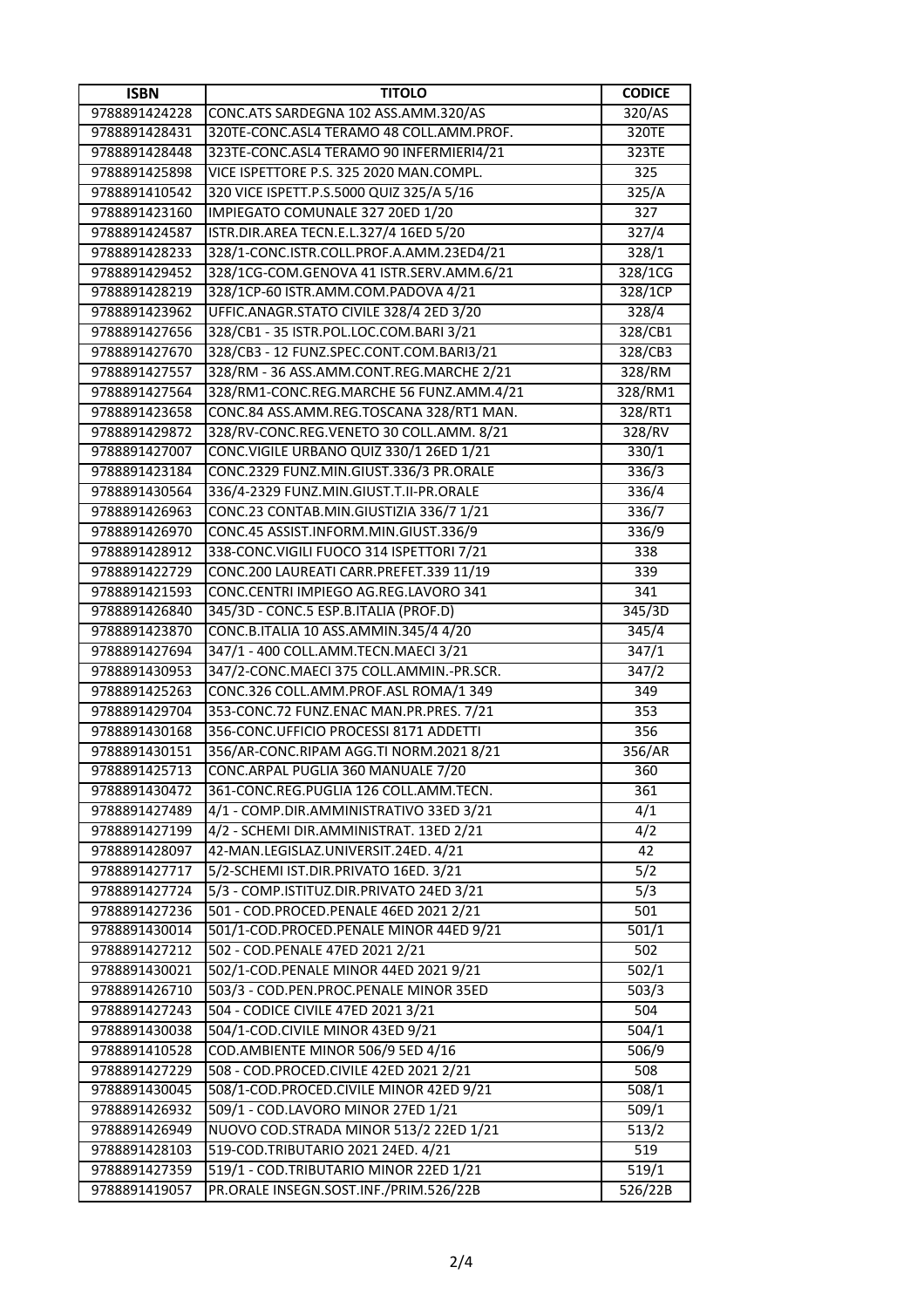| <b>ISBN</b>   | <b>TITOLO</b>                            | <b>CODICE</b>    |
|---------------|------------------------------------------|------------------|
| 9788891425980 | COSTR.PAR.MOTIV.DIR.CIVILE 54/5A 16ED    | 54/5A            |
| 9788891425997 | COSTR.PAR.MOTIV.DIR.PENALE 54/5B 16ED    | 54/5B            |
| 9788891427014 | MAN.CONSUL.FINANZIARIO 56 19ED. 1/21     | 56               |
| 9788891425089 | MAN.DIR.COMMERCIALE 6 29ED 2020 6/20     | 6                |
| 9788891426956 | 6/4 - SCHEMI DIR.COMMERCIALE 14ED 1/21   | 6/4              |
| 9788891427533 | 61/2 - MAN.COMMERCIALISTA T.II 17ED 3/21 | 61/2             |
| 9788891427779 | 69-INTERM.ASSIC.RIASSICUR. 12ED. 4/21    | 69               |
| 9788891428394 | 7/1-COMP.DIR.PROC.PENALE 33ED 2021 5/21  | $\overline{7/1}$ |
| 9788891420367 | COMP.DIR.CRISI IMPRESA 9/1 13ED 4/19     | 9/1              |
| 9788824467414 | MANUALE ARCHIVISTICA 91 2009 4ED 6/09    | 91               |
| 9788891427571 | E1 - COD.CIVILE ESPLICATO 25ED 3/21      | E <sub>1</sub>   |
| 9788891426758 | COD.CIVILE ESPL.MINOR E1/A 22ED 1/21     | E1/A             |
| 9788891427588 | E2-COD.PROCED.CIVILE ESPLIC.24ED 3/21    | E <sub>2</sub>   |
| 9788891430090 | E2/A-COD.PROC.CIVILE ESPL.MINOR 24ED9/21 | E2/A             |
| 9788891427595 | E3 - COD.PENALE ESPLICATO 25ED 3/21      | E3               |
| 9788891430113 | E3/A-COD.PENALE ESPL.MINOR 25ED 9/21     | E3/A             |
| 9788891427601 | E4-COD.PROCED.PENALE ESPLIC.25ED 3/21    | E4               |
| 9788891430120 | E4/A-COD.PROC.PENALE ESPL.MINOR 25ED9/21 | E4/A             |
| 9788891426291 | COSTITUZIONE ESPLICATA E5 19ED 2020      | E <sub>5</sub>   |
| 9788891429575 | IP4-IPERCOMP.DIR.AMMINISTRATIVO 14ED5/21 | IP4              |
| 9788891428660 | TF16-TFA INSEG.SOST.QUIZ PR.PRESEL. 5/21 | <b>TF16</b>      |
| 9788891427458 | TF16/1A-TFA INSEGN.SOST.INFANZ. 3ED 3/21 | TF16/1A          |
| 9788891427441 | TF16/1B - INS.SOST.SC.SEC.I/II GRADO 3ED | <b>TF16/1B</b>   |

# **SIMONE - CONCORSI SCADUTI**

| <b>ISBN</b>   | <b>TITOLO</b>                                       | <b>CODICE</b> |
|---------------|-----------------------------------------------------|---------------|
| 9788891421999 | CONC.1052 ASSIST.VIGILANZA MIBAC                    | 309/1         |
| 9788891422422 | <b>CONC. 616 OPERATORI GIUDIZIARI</b>               | 310           |
| 9788891426055 | CONC. 52 POSTI PERS.AMMIN.CORTE DEI CONTI           | 319           |
| 9788891423122 | CONC. 30 ASSIST.PARLAM. SENATO-QUIZ                 | 334           |
| 9788891425478 | CONC. 57 POSTI MIN. SALUTE - QUIZ                   | 342           |
| 9788891423825 | CONC. BANCA ITALIA 40 VICE ASSIT.AMMIN.             | 345/1         |
| 9788891426161 | CONC. 110 FUNZ. AMMIN. CNR T. II - QUIZ             | 352/1         |
| 9788891420725 | CONC. INFANZIA E PRIMARIA - PROVA PRESEL.           | 526/1         |
| 9788891428813 | CONC. 65 SEGRET. PARLAM.CAMERA DEPUTATI             | 302           |
| 9788891430212 | CONC. AG. ENTRATE 2320 FUNZ. AMMIN. TRIBUT.         | 313/E         |
| 9788891429841 | CONC. UFFICIO PER IL PROCESSO - DIR. AMMIN. PROC.   | 354/1         |
| 9788891423863 | CONC. BANCA ITALIA 10 ASSIT.AMMIN.                  | 345/2         |
| 9788891423887 | CONC. BANCA ITALIA 20 ASSIST. AMMIN.                | 345/5         |
| 9788891429803 | CONC. UFFICIO PER IL PROCESSO - DIR. AMMIN.SOSTANZ. | 354           |
| 9788891429797 | CONC. UFFICIO PER IL PROCESSO-E.GOVERMENT           | 355           |

# **EDI ERMES** - Volumi da rendere entro il **10 LUGLIO 2022**

| <b>ISBN</b>   | <b>TITOLO</b>                       |
|---------------|-------------------------------------|
| 9788870516753 | <b>IMANUALE SALA PARTO 3ED</b>      |
| 9788870517088 | <b>IGUIDA ALLA PRESCRIZIONE 3ED</b> |
| 9788870517064 | <b>JANATOMY BAG</b>                 |
| 9788870515008 | INEUROPSICOFARMACOLOGIA ESSENZIALE  |